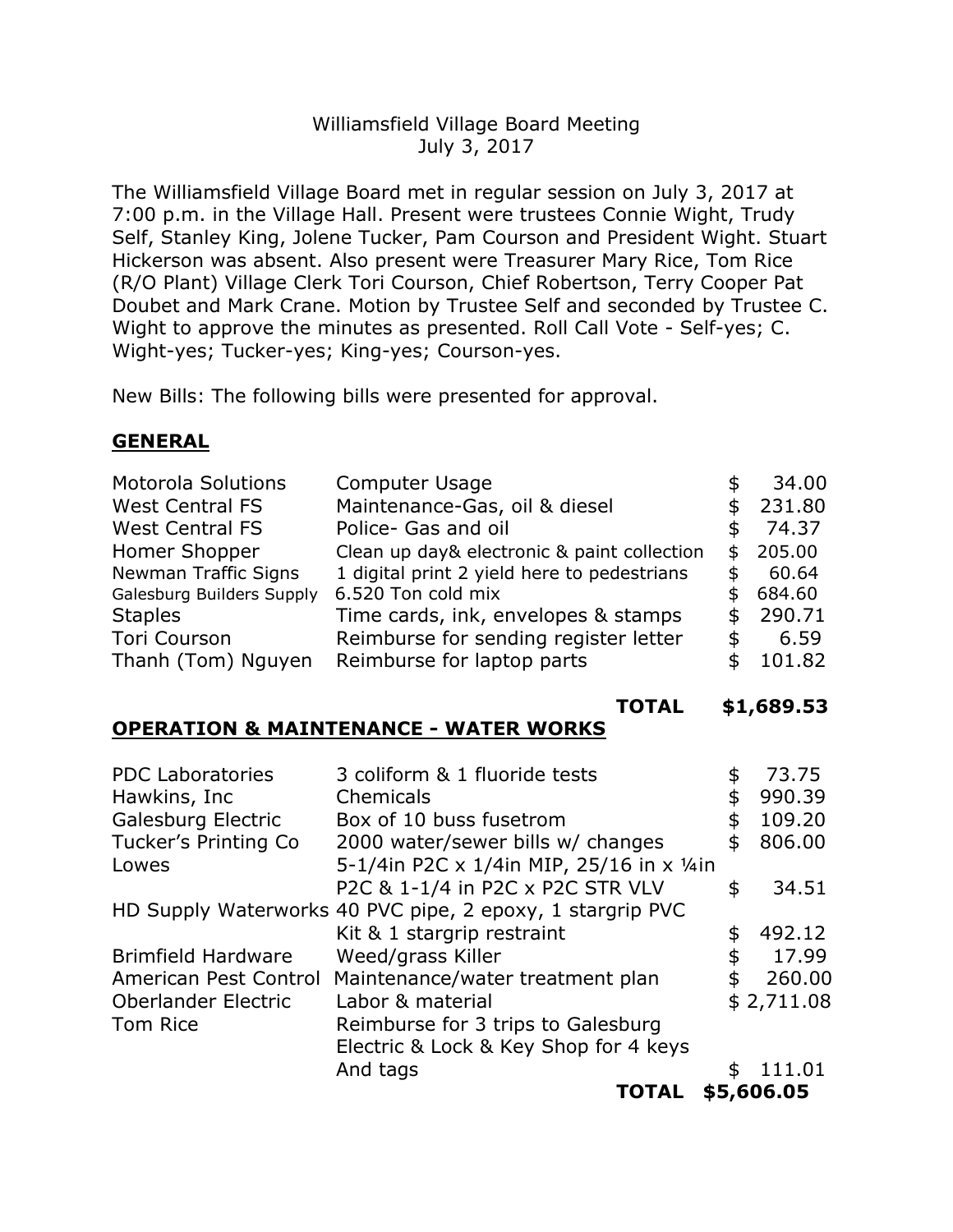Motion by Trustee C. Wight and seconded by Trustee King to approve the new bills as presented. Roll Call Vote - Self-yes; C. Wight-yes; Tucker-yes; King-yes; Courson-yes.

Trustee Tucker reviewed financial statements for the month. All were in order. Motion by Trustee Self and seconded by Trustee C. Wight to approve financial statement. Roll Call Vote - Self-yes; C. Wight-yes; Tucker-yes; King-yes; Courson-yes.

Public Comment: Mark Crane requested to purchase a liquor and gambling license, he will be the new owner of Double Take as soon as the contract is finalized. Terry Cooper also requested to purchase a liquor and gambling license, he will take over Hometown Hangout. The board granted them both permission to apply for a liquor and gambling license.

Water Department: The fire hydrant across from the fire station is broken and needs to be repaired/replaced. The estimate is \$3,000. Motion by Trustee Self and seconded by Trustee King to repair/replace the hydrant. Roll Call Vote - Self-yes; C. Wight-yes; Tucker-yes; King-yes; Courson-yes. The relay at the R/O building went bad and had to be replaced. Tom Rice requested the board's permission to hire an electrical engineer to be at the R/O building while Oblerlander installed the new computer system/software. Installing the new system was approved and budgeted for around a year ago. Motion to approve hiring the electrical engineer for approximately \$2,000 by Trustee King and seconded by Trustee C. Wight. Roll Call Vote - Self-yes; C. Wight-yes; Tucker-yes; King-yes; Courson-yes.

Police Report: The following calls for service were handled by the police department for the month of June:

| $(4)$ 911 hang up calls |                |
|-------------------------|----------------|
| Damage Complaint        | Report on File |
| Accident                | Report on File |
| X Patrol Request        |                |
| Check Well Being        | Report on File |
| Person Down             | Medical        |
| Alarm                   | No Report      |
| Domestic Disturbance    | Report on File |
|                         |                |